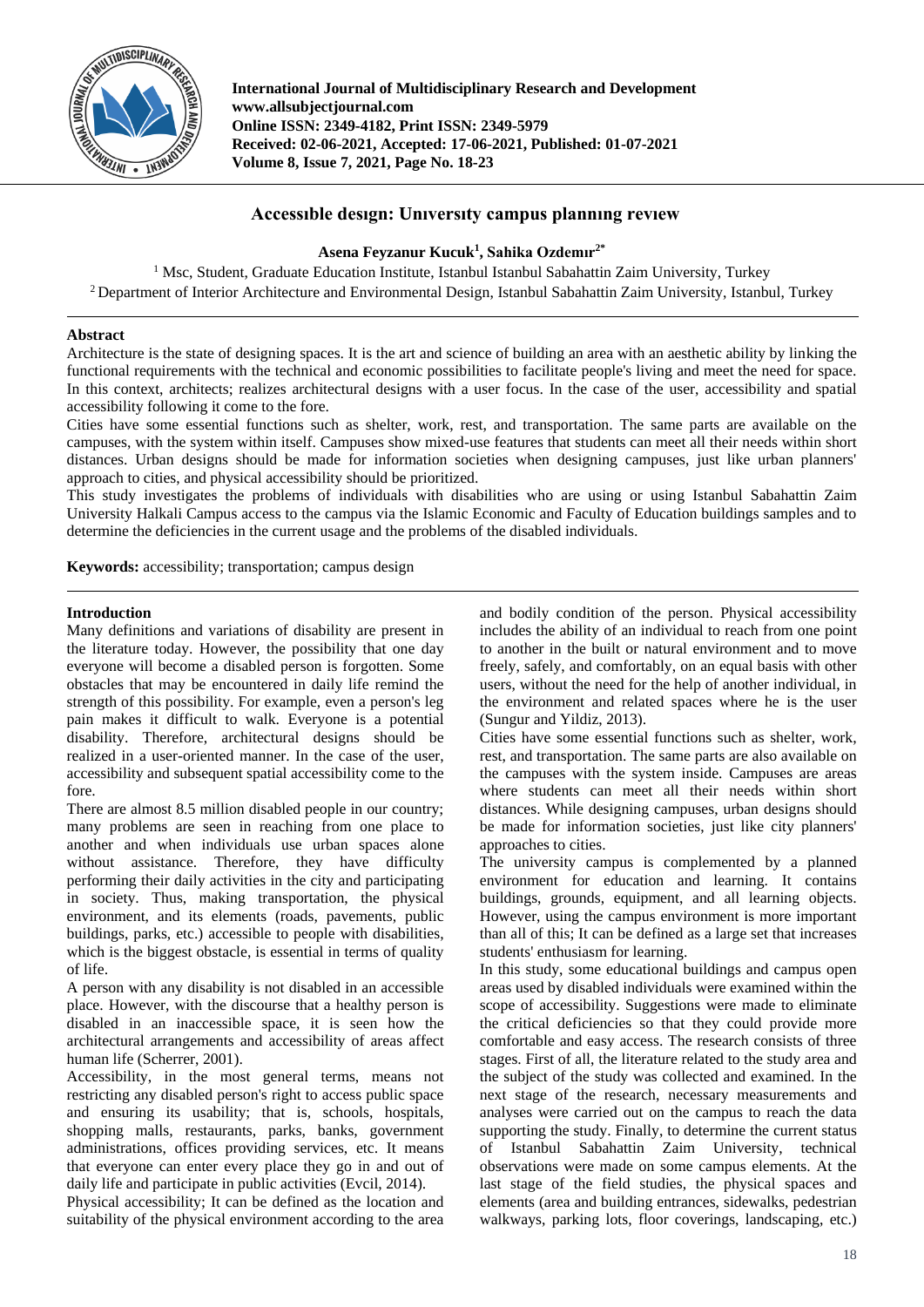on the campus and suitable for disabled individuals were measured and photographed.

#### **Campus Accessıbılıty and Standards**

Every individual should benefit equally from activities and opportunities in a society that can sustain his life. Therefore, all kinds of equipment and services must be accessible and usable by people with and without disabilities, healthy and unhealthy people (Alpagut, 2003)<sup>[2]</sup>. Although accessibility is generally defined as the access or entry/exit of people with disabilities from one place to another, it is a right that all individuals have. Accessibility is restricted as the accessibility of a site or area by as many people as possible. Therefore, the equality of every individual is essential in the concept of accessibility. Hacıhasanoğlu defined the concept of equality inaccessibility as the ability of any physically disabled person to acquire all the experiences and knowledge gained by a non-disabled person in buildings and environments (Hacihasanoglu, 1990)<sup>[5]</sup>. Accessibility; is the accessibility of a product, vehicle, service, or environment to as many people as possible. It can also be interpreted as 'suitability for access' through a system or entity. Various legal regulations have been made in the country and abroad regarding the regulation of accessibility in the field of architecture. For example, although Architectural Accessibility foresees TSE standards to make the physical environment usable and livable for the disabled with the additional article made in the Zoning Law in 1997, intensive studies have not been carried out yet in the field of inspection and implementation. As a result, the concepts of accessibility and applicability are handled within the framework of the general regulations, especially considering the disabled and disabled individuals. However, legal regulations should be a helpful guide not only for disabled transportation and access but also for the access of all individuals. To achieve the goal of a healthy urban and structural environment, it is necessary to present the problem as meeting the needs of people instead of defining the needs of the disabled (Alpagut,  $2003$ )<sup>[2]</sup>. When areas suitable for the disabled are created in terms of architecture, accessible and accessible spaces are possible not only for disabled individuals but also for the elderly, mothers with baby carriages, pregnant women, children, individuals with temporary disabilities, in short, everyone (Belir, 2009)<sup>[3]</sup>.

#### **Pedestrian Walkways**

According to the standards, the width of the pedestrian walkway that can be used by the disabled should be at least 150 - 200 cm. The slope of the sidewalk section should be less than 2% (Figure 1), (OZI, 2010) to prevent problems from occurring on the sidewalks, especially for wheelchair users.



**Fig 1:** Minimum clear width of the sidewalk and safety strips (Source: ÖZİ, 2010)

The pedestrian path must be at least 150 cm clear so that pedestrians can move freely. In addition to the net size of the pedestrian path, there should be a safety strip of at least 25 cm on the side of the property and 50 cm on the side of the curbstone, including the curbstone. Depending on the width of the road and road groups, the safety strips can be up to 50 cm during ownership and up to 120 cm on the curbside (TSE, 1999b)<sup>[11]</sup>.

In designing the turning areas for horizontal movement on the pedestrian sidewalk, it should be following the necessary dimensions for the wheelchair disabled to make 90°, 180°, 360°, and U-turn (Figure 2), (TSE, 1999a).



**Fig 2:** Wheelchair turning area (Source: ADA, 2010)

The pavement of the pedestrian path should be anti-slip and facilitating walk around, steps on the roads, etc. In addition, underground installation maintenance hole covers on the road surface should not protrude; sudden level changes, uninterrupted, continuous, or the same ground level should occur (TSE, 1999a).

For the trees on the road to be noticed by the visually impaired individuals, trees, shrubs, etc. it is recommended to surround the obstructions with a vital element, one of the optical surface elements, and to place grids or pebbles that have color contrast with the environment at the bottom of the trees (OZI, 2010).

Depending on the width of the pedestrian road, the trees to be planted on the side of the road must comply with TS 8146, as well as electricity, traffic sign poles and ornamental plants, flower beds/pots, pedestrian guardrails, etc. The facilities should be placed evenly in a strip with a width of at least 75 cm and a maximum of 120 cm along the pedestrian path, including the curbstone (TSE, 1999b)<sup>[11]</sup>.

If there is a level difference at the property border of the pedestrian road, a guardrail should be built between the road and the landscape (TSE, 1999a).

#### **Parking lots and Entrances**

The disabled parking lot should be as close as possible, not far from the building entrance, and should be integrated with a safe way to access the building, allowing enough space to get on and off the car. These parking lots should be appropriately marked and allocated for the disabled. In addition, 5% of the total parking space, including at least one parking lot, should be reserved for disabled vehicles (TS 9111).

According to the standards, there should be a parking area of 4.00 meters wide and 6.00 meters long, with 2.50 meters of the vehicle and 1.50 meters of evacuation area at a maximum distance of 30 meters from the entrance. Non-slip material should be used on the floor, and a different color material should be used to indicate the entry and exit. Parking lot entrance and exit areas should be arranged with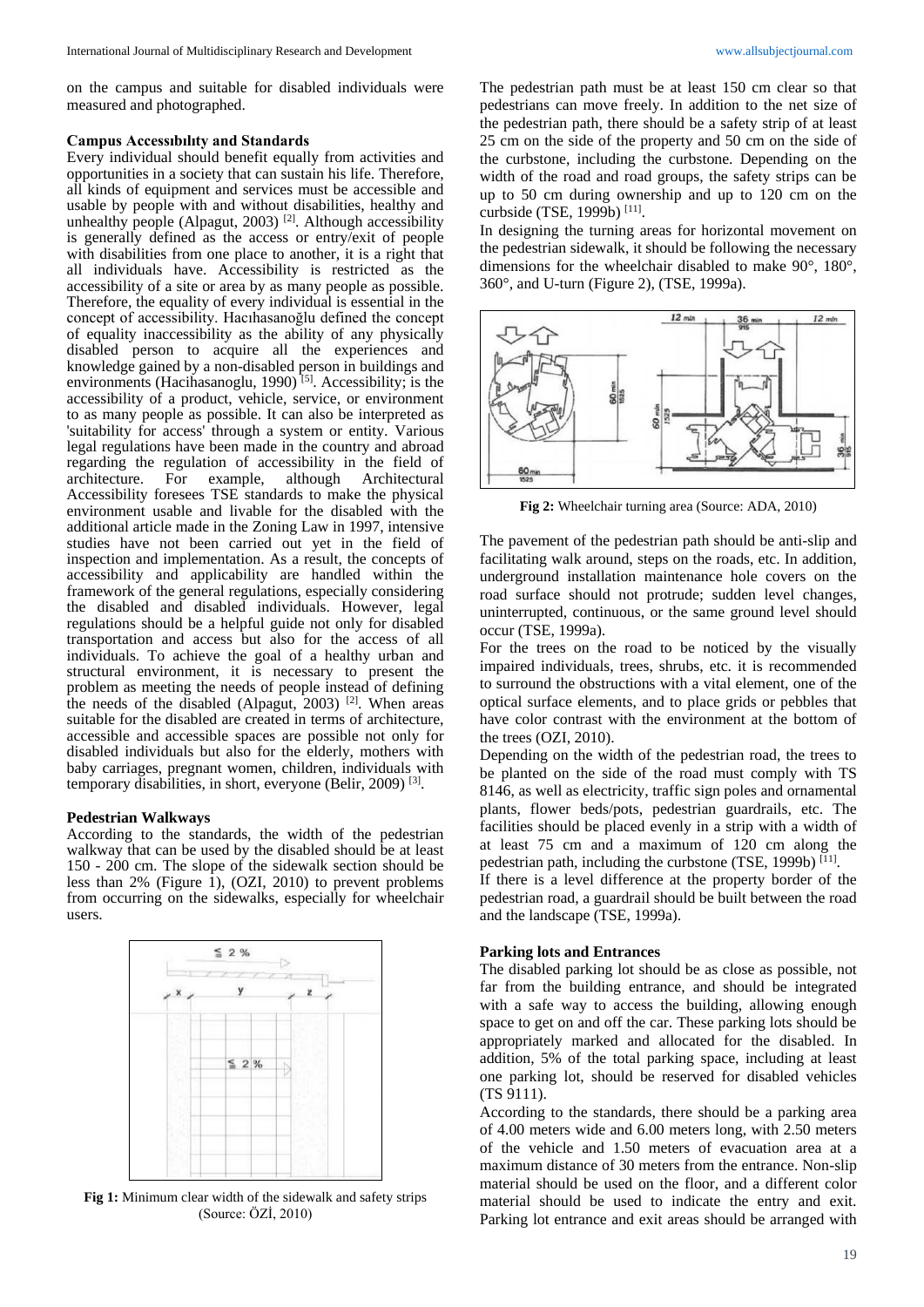a ramp not exceeding 8%. In addition, information signs such as location, emergency, and the city should be placed in visible places for disabled people.

The entrance door must be at least 91.5 cm wide. Thresholds should not be made at the entrance doors. However, if there is an obligation to make a threshold, the height of the point should not be higher than 1.9 cm for sliding doors and 1.3 cm for other entries. For wheelchair users, sills should be chamfered, and rubber sills should be preferred. When insulation is required, automatic insulation on the doors or a bristle broom should be applied to the door's lower edge. Opening external doors (standard with hinges) should not require more than 37.8 N of force. Revolving doors should be avoided. If there is a revolving door, there must be a typical door next to it (TSE, 1999c).

Attention should be paid to the arrangement of the main entrances of the buildings as accessible. It should be preferred that disabled people use these entrances, which everyone uses. On the other hand, if alternative accessible doors are to be used, these entrances should be marked on the accessible route with signboards and directed. There should be sufficient maneuvering space in front of this accessible entrance door, and the door should comply with the accessibility regulations. Guiding signs should be arranged from inaccessible entrances to this alternative entrance, and it should be ensured that these entrances are always open (OZI, 2010b).

#### **Information and Direction Signs**

Signs used on pedestrian roads should be simple, easily understandable, and visible from afar. These markings are simple and straightforward symbols, in contrast,/contrasting color with the ground color, in bloom following international standards (TS 7248; ISO 3864), green/white for safety and security, yellow/black for warning/danger risk, prohibition, stop, danger. And red/white for an emergency, blue/white for information, easily visible and adequately illuminated. At the same time, a helpful addition should be made for the visually impaired (TSE, 1999a).

The design of the symbols should be as simple as possible and should not include details that are not directly related to the meaning of the message. Since it is difficult for the visually impaired to use visible information, information and signs must be made tangible or perceptible by touch. In these information signs, there should be relief letters, numbers, strengthening the sound of data for the hard of hearing, and walking strips and arrows on the walking floor, separate from the ground texture, information should be visible for the hearing impaired (TSE, 1999a).

### **Indoor Horizontal and Vertical Circulation**

The ideal width in the corridors is 180 cm. In addition, radiators and fire alarms, etc. in the halls. Equipment can be embedded. Thus, the danger rate in the corridors is reduced. Disabled students can use wheelchairs, walkers, crutches, etc. Since they use vehicles, measures that will prevent their use in halls should be avoided. The ideal width for a wheelchair user is 0.75 m. If another person uses the chair, the perfect length is 1.75 m. The ideal width is 1.20 m if a wheelchair user goes side by side with another student and 1.50 m if two wheelchair users go side by side.

Stairs should be positioned vertically and close to the entrance for easy access. Since visually impaired people perceive precise forms more efficiently, the rounded

staircase type should be avoided. There should be no protrusions on the steps as this will cause danger. Piers maximum 180 mm., minimum 280 mm. should be. Different colors or different textured (anti-slip) surfaces can be used at the beginning and endpoints of the stairs, as they are dangerous at the nose of the steps. There should be handrails that continue along the two arms of the stair, on both sides. The railing must be continuous. The opening between the barriers should not be too broad. Handrails should be easily grasped by the hand. The bar should be started slightly ahead of the start of the ladder, pointing to the beginning of the ladder. In cases where the width of the stair is more than 3.00 m, a railing should be made again in the middle. Bars should preferably be made in yellow (Figure 3).



**Fig 3:** Bars. 1-Stimulating surface, 2-Minimum 30 cm, 3-Shelter, minimum 150 cm, 4-Protection bar, maximum 45 cm high from the base of the step (Source: TS 9111)

An unobstructed access route should be provided from the building entrance where elevators can be accessed. Level differences on this route should be arranged appropriately, and ramps should be provided next to or to steps and stairs. The minimum acceptable net size of existing elevator cabins allowing a single wheelchair user is 95 cm x 140 cm. Smaller cabinets should be replaced with a new ones. If an existing elevator door cannot be changed to 90 cm in width, the minimum acceptable net width should be 80 cm. The minimum allowable cabin dimensions in new elevators are 120x150 cm. Call and control buttons 90 cm and preferably 110 cm. should be placed within the height limits of a maximum of 137 cm. Signs on control panels in elevators should be embossed and provided using the Braille alphabet. A complimentary audio information system should be provided. When the elevator doors are opened, the car floor must be at the same level as the floor (Acceptable level difference is  $\pm$  0.6 cm). Inside the cabin, grab bars at 85 cm - 90 cm height from the ground (TS 9111- Accessibility Requirements in Buildings).

#### **Case Study**

Within the scope of the study, campus accessibility was examined physically. Elements in the campus area, are evaluated by taking into consideration the standards published by various institutions such as TS 9111 Rules for Arrangement of Buildings for Disabled People, Accessibility for the Disabled, and Design Guide for a Barrier-Free Environment. The purpose of choosing the Faculty of Education Building and the Islamic Studies Center Building selected within the scope of the study is that they are the last educational buildings in the campus planning.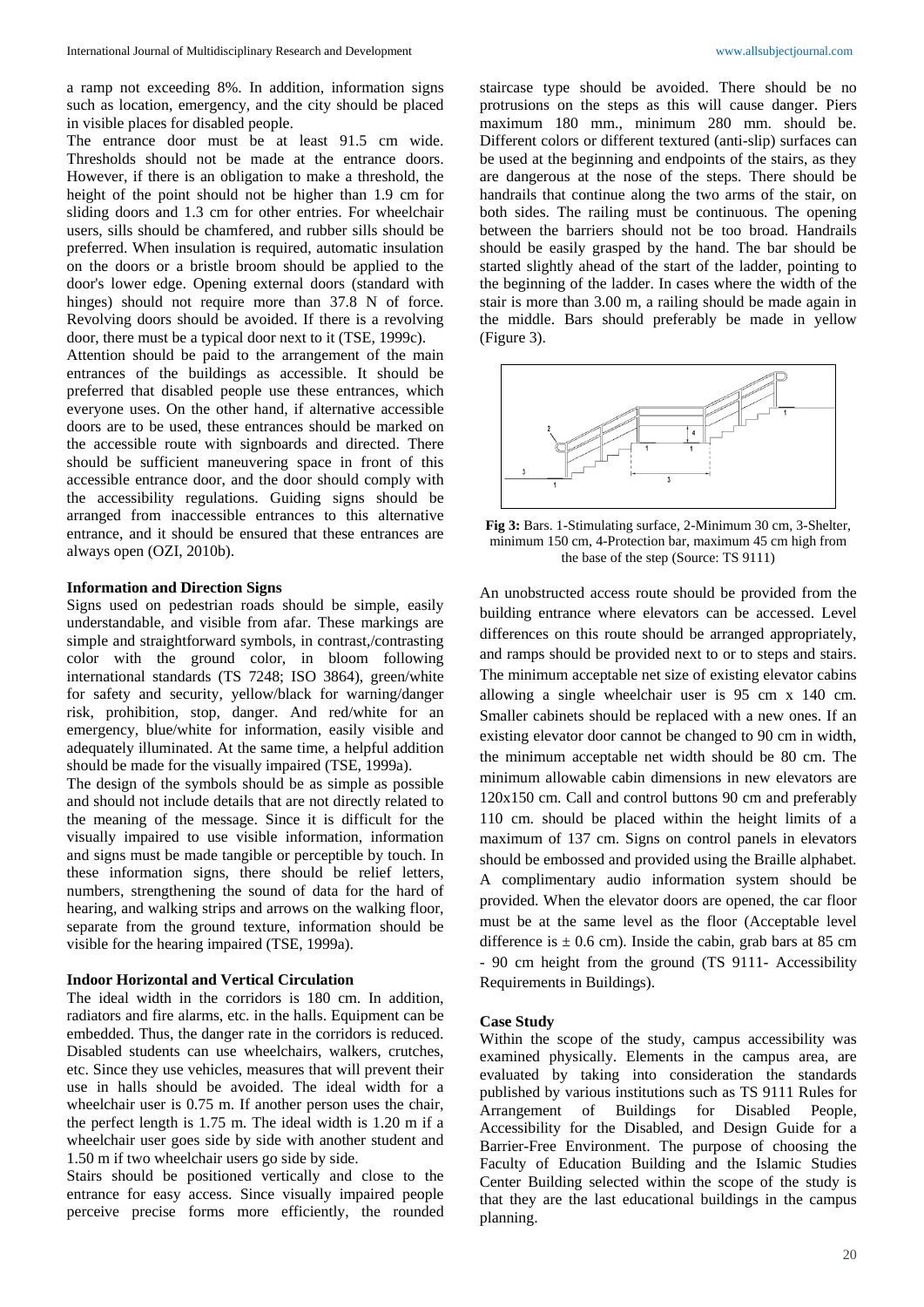# **Investigation of Campus Open Spaces in Terms of Accessibility**

Campus entrances, walkways, parking lots, information and direction signs, and urban furniture (seating elements, trash cans) are considered open space elements. It has easy access to the bus stops on the sides of the examined entrances, allowing all disabled and non-disabled individuals who prefer to use public vehicles to access the area on foot. Both of the campuses, as mentioned above, entrances share a vehicle entrance and a pedestrian entrance. However, students are not allowed to move around the campus by vehicle, except in extraordinary circumstances. Width dimensions of the entries are sufficient. Since there is no slope in the entrance area, the ramp is not arranged. There should be a warning surface for visually impaired individuals on the road from the parking lot to the entrance area (Figures 4).



**Fig 4:** Entrance A and B

The widths of the walking paths in the campus are in variable sizes and are above the required length of at least 150 cm. In this direction, the movements of the wheelchair disabled individuals comply with the standards for their 90, 180, and 360 degree turns. In addition, the ground materials used on the roads comply with the standards. Differences in elevation from the flooring on the walking paths constitute a risk factor for wheelchair users and visually impaired individuals. Although warning signs are placed in some places to separate the road and greening areas from each other, a border should be laid along with the green space with a different color or texture from the ground material. To provide adequate drainage on the roads, necessary longitudinal or transverse slopes were given, and water gutters and grates were used. Some of the gratings used are dangerous as they are placed in walking areas (Figure 5).



**Fig 5:** On-Campus Pedestrian Walkways

Some obstacles on the roads (trash cans, stairs, ramps, signs, landscape, etc.) are not surrounded by sensible surface stimuli and do not have color contrast. For example, at the beginning and end of the stairs, there should be a warning surface 60 cm deep and 30 cm from the last step; otherwise, visually impaired individuals will not notice the staircase. This may pose a danger to visually impaired individuals. Unfortunately, no guidelines consist of tangible warning surfaces to help find the road direction on the walking paths in the area for the visually impaired. In this parking area,

there is a handicapped parking lot reserved for the vehicles of disabled individuals. There is a disabled sign in the parking lot, a directional disabled sign, or an accessible parking sign on the ground. The parking lot is illuminated at night. It is also an excellent solution to position the disabled parking lot close to the campus entrance (Figure 6).



**Fig 6:** Disabled Parking Lot in Parking Lot 1

Direction, information, and warning signs used in the Halkalı campus are insufficient, and not all of them are illuminated. There are no embossed signs and audible warning signs for visually and deaf and hard-of-hearing individuals. Entrances of all buildings, parking lot entrances, and exits are indicated with signs. The fonts are large enough to be read (Figure 7).



**Fig 7:** Direction and Information Signs on Campus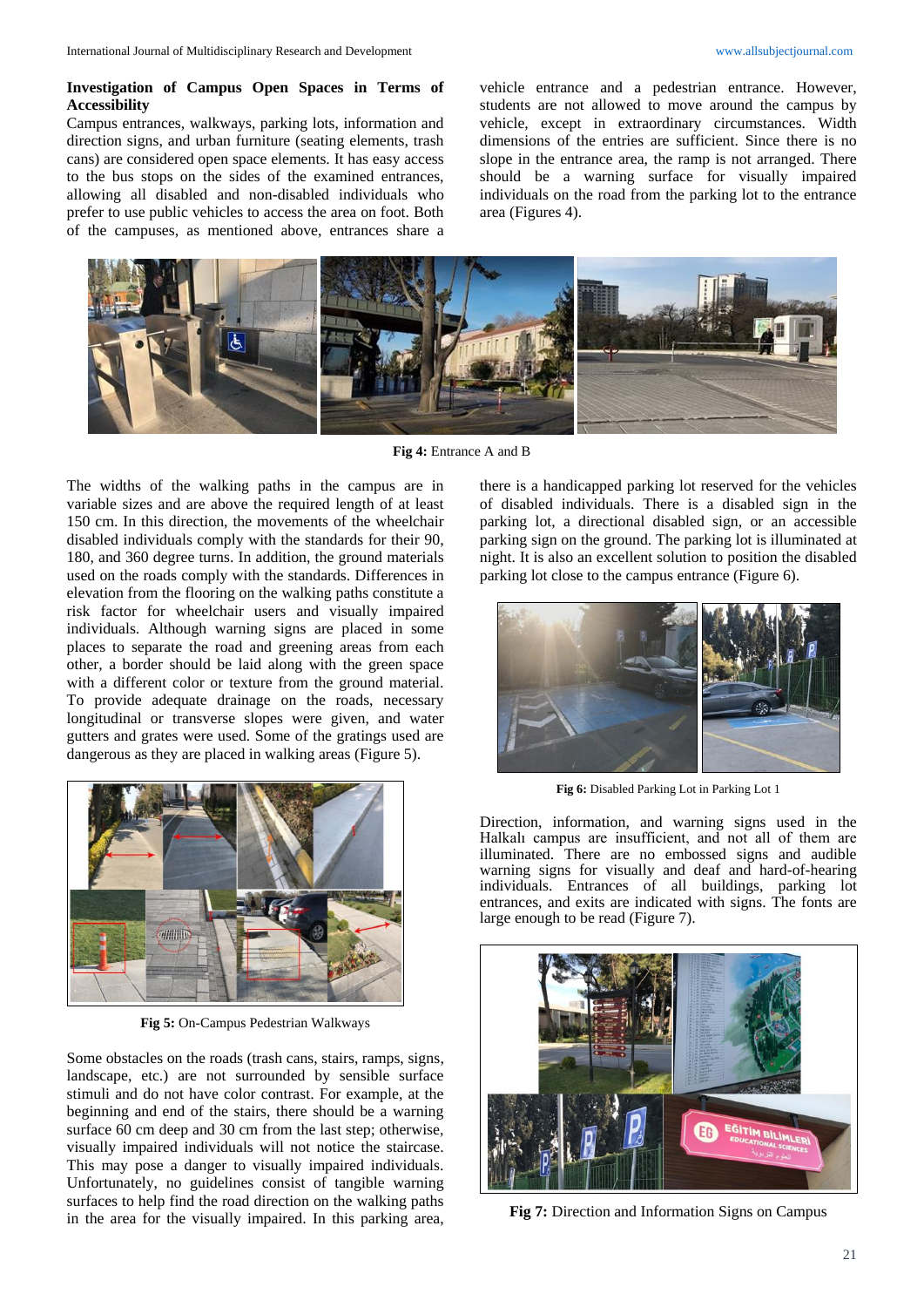Since the height dimensions of the seating elements are 45 cm and the width dimensions are 30 cm, they are suitable for standards. For wheelchair users, the availability of free space around the benches provides ease of transfer. There are no support arms for individuals to hold on to during the transfer.

The existing trash cans are fixed in their places on the side of the walkway so that they do not hinder the movement of the individual. The waste bin elements with suitable heights are accessible on the walking paths and are helpful for the use of the disabled person. The fact that the garbage bins, which are insufficient numbers in the area, are made of different colors and textures provide convenience for users to be easily perceived by the visually impaired.

### **Investigation of Islamic Economics Faculty Building in Terms of Accessibility**

The width of the building entrance door is suitable. But when entering the building, it is necessary to apply force because the door opens outwards and is heavy. For this reason, it is not a suitable entrance for disabled people, even if there is room for maneuver at the gate. In addition, there are no directional signs at the building entrances.

It has been observed that the corridors examined in the building do not pose a problem for the disabled, they provide the necessary dimensions, and natural lighting is used.

When the stairs in the building are examined with the standards; The dimensions of the stairs are suitable. It has positive features in terms of its close positioning with the building entrance door, the selection of appropriate materials, and the use of non-slip strips of different colors than the stairs. Rotation of the railing along the staircase is applicable as per the standards. There should be a grab bar on the wall where there is no railing. The size of the landing is sufficient. Before the stair steps begin, there is no stimulating/sensing surface on the floor.

When the elevator in the building is examined in line with the standards; We see that the dimensions are adequate, but there is no grab bar inside. There is also a space in front of the elevator to make maneuvering space.

There are many informative and guiding signs inside the building and at alternative entrances and exits. However, as per the standards, there are no large fonts and no audio system for visually impaired individuals.

# **Examining the Faculty of Education Building in Terms of Accessibility**

The width of the building entrance door is suitable. However, when entering the building, it is necessary to apply force due to the heavyweight of the doors. For this reason, it is not a suitable entrance for disabled people, even if there is room for maneuver at the gate. In addition, there are no directional signs at the building entrances.

The width of the building entrance door is suitable. However, when entering the building, it is necessary to apply force due to the heavyweight of the doors. For this reason, it is not a suitable entrance for disabled people, even if there is room for maneuver at the gate. In addition, there are no directional signs to the building entrance at the building entrances.

It has been observed that the corridors examined in the building do not pose a problem for disabled individuals; they provide critical dimensions.

When the stairs in the building are examined with the standards; The dimensions of the stairs are suitable. It has positive features in terms of its close positioning with the building entrance door, the selection of appropriate materials, and the use of non-slip strips of different colors than the stairs. Rotation of the railing along the staircase is applicable as per the standards. There should be a grab bar on the wall where there is no railing. The size of the landing is sufficient. Before the stair steps begin, there is no stimulating/sensing surface on the ground.

When the elevator in the building is examined in line with the standards; We see that the dimensions are adequate, but there is no grab bar inside. There is also a free space in front of the elevator to make maneuvering space.

There are many informative and guiding signs inside the building and at alternative entrances and exits. However, as per the standards, there are no large fonts, and there is no audio system for visually impaired individuals.

### **Conclusıon**

The primary purpose of the design is to ensure that all buildings and their immediate surroundings are accessible to people with disabilities and mobility impairments.

Campuses are defined as the reflection of academic villages established in a green area in a green space in the city or outside of the town. Various activities are carried out not only for education but also for socializing and integrating with society.

This research aims to determine the physical barriers faced by the disabled in the Halkalı campus of Istanbul Sabahattin Zaim University and show what needs to be done.

The fact that the two entrances and exits examined in the campus are close to the bus stops and that access to the school is provided on flat land without a ramp or ladder has a positive feature. Furthermore, for the disabled people who will come by car, it is taken into account that the car parks are close to the entrance and exit of the building. Therefore, since the necessary conditions are provided in the car parks, the car parks are also sufficient and accessible in this context.

Car park widths are sufficient. A particular parking area is reserved for the disabled, and signs and directional signs are positioned on the ground, indicated with the international disabled symbol, to direct the disabled individual.

The dimensions of pedestrian walkways and sidewalks are sufficient. However, even if the material selection is appropriate, the fact that there are elevation differences in places restricts the movements of the disabled. In the roads separated by green areas, there are no warning guides, contrast, and phosphorescent strips, and there are no walking strips for the visually impaired on the sidewalks and walking paths.

The reinforcement elements used in the campus are placed in the area correctly and in sufficient numbers. Of these elements, the majority of the seating units are of adequate height. In addition, garbage bins are positioned on walkways and sidewalks, as they should be, without narrowing the road.

Information and direction signs on campus have been distributed in sufficient numbers. However, audible or embossed texts were not used for the visually impaired, and large fonts were not used for the mentally disabled.

With the results obtained, suggestions were made for some of the shortcomings of the campus in question;